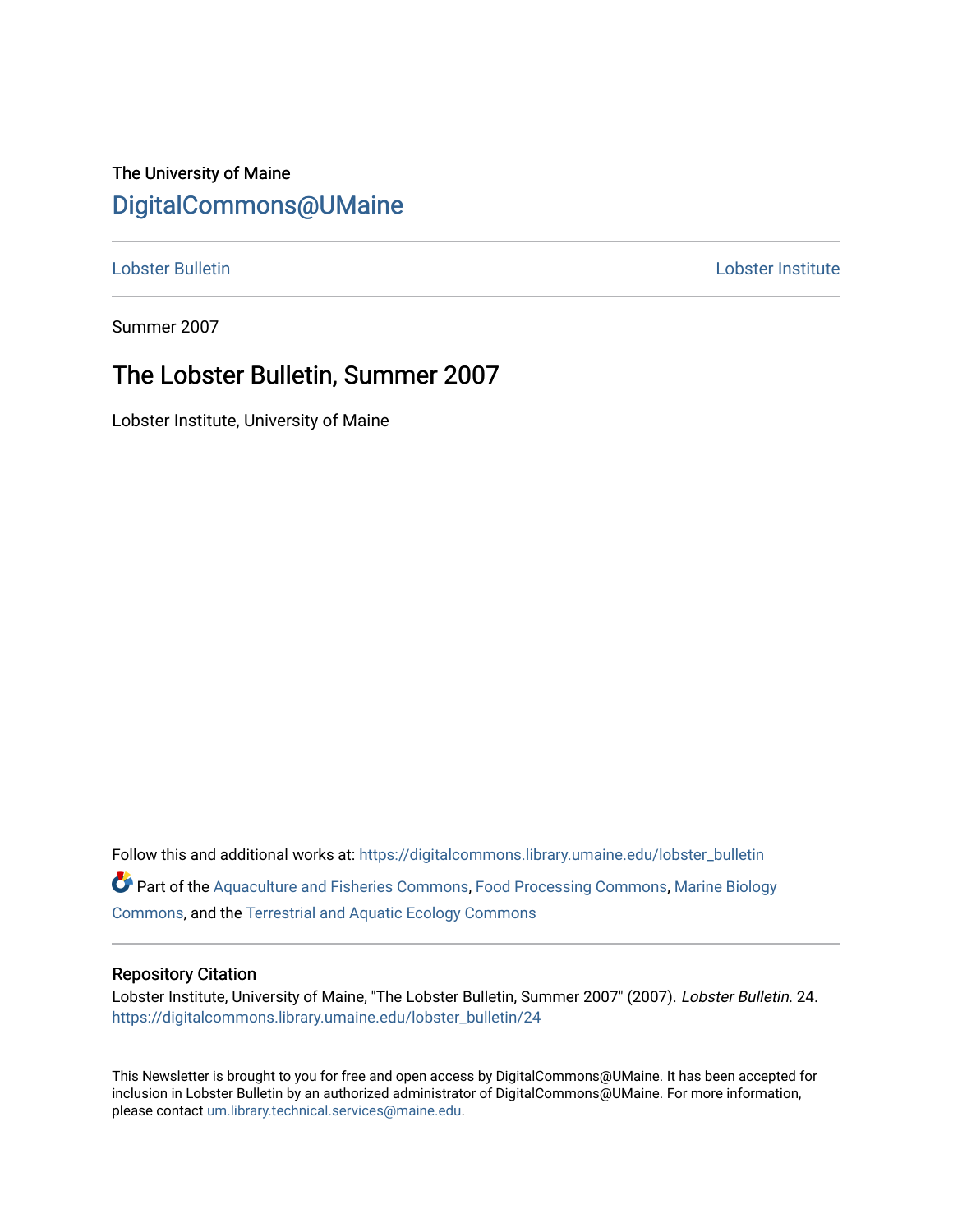

## **Summer 2007**

*"News, research updates, and information on lobsters and the lobster industry."*

### **Published by the Lobster Institute**

**"Protecting and conserving the lobster resource, and enhancing lobstering as an industry…and a way of life."** 

### **Long Island Sound Lobstermen Establish Fund to Support the Lobster Institute**

The *Long Island Sound Lobster Fund* has been established at the University of Maine Foundation for the benefit of the Lobster Institute at the University of Maine, Orono, Maine. This fund was established with a gift to the Institute's C.O.R.E. Campaign from the Connecticut and New York lobstermen from Long Island Sound. These lobstermen experienced a tragic loss of the lobster stocks in Long Island Sound in 1999, which decimated the industry and greatly impacted the lives of the more than 450 lobstermen and their families.

 Many lobstermen believed the cause of the fishery's collapse was due in large part to the aerial spraying of pesticides in the area around the sound. Officials from the Long Island Sound lobster industry brought suit against Cheminova, Clarke Mosquito Control Products, Inc. and Agrevo Environmental Health, Inc. claiming that these companies improperly used pesticides, causing damage to the Long Island Sound fishery. The case was settled, with the final disbursement of settlement funds to lobstermen occurring earlier this year. The lobstermen insisted that \$100,000 to support the Lobster Institute be written into the court settlement, in recognition of the actions of the Lobster Institute as one of the first scientific organization to respond to the crisis, and of their ongoing efforts in support of the lobstermen of Long Island Sound and elsewhere. According to Nick Crismale, president of the Connecticut Commercial Lobstermen's Association, "It was the Lobster Institute that was the first to take us seriously when we thought there might be a link between the lobster die-off and the heavy spraying of pesticides to control West Nile Virus.

The Institute helped us find the right research reports and gain the knowledge to back our concerns. The Lobster Institute has a real concern for lobstermen as well as for the lobster resource. They do their best, with limited funding, to get the science we need to better understand lobsters and what affects them, so we can

**--cont. on page 2** 

*A continuing "did you know" series featuring historical highlights of Lobster Institute research and accomplishments.* 



### **Twenty Years of Service**

 Did you know that dedicated volunteers are the backbone of the Lobster Institute? In its 20-year history, the Institute has been fortunate to have many volunteers who have participated in research projects and/or have led the Institute as members of its Board of Advisors. Loyalty is a hallmark of Lobster Institute volunteers. The Institute has had just 2 chairmen of its Board of Advisors: Ed Blackmore of Stonington, Maine serving for the first 10 years, and Bill Adler of Green Harbor, Massachusetts serving for the second  $10 - a$  position he still holds. Herb Hodgkins of Hancock, Maine has been the only vice chair the Institute's Board has known.

The celebration of the  $20<sup>th</sup>$  anniversary of the Lobster Institute continues in this edition, with highlights of the third five years (1997-2001). See research of note on page 3, and see page 4 for a continuation of our series of milestones in Lobster Institute history  $\mathcal{R}$ 

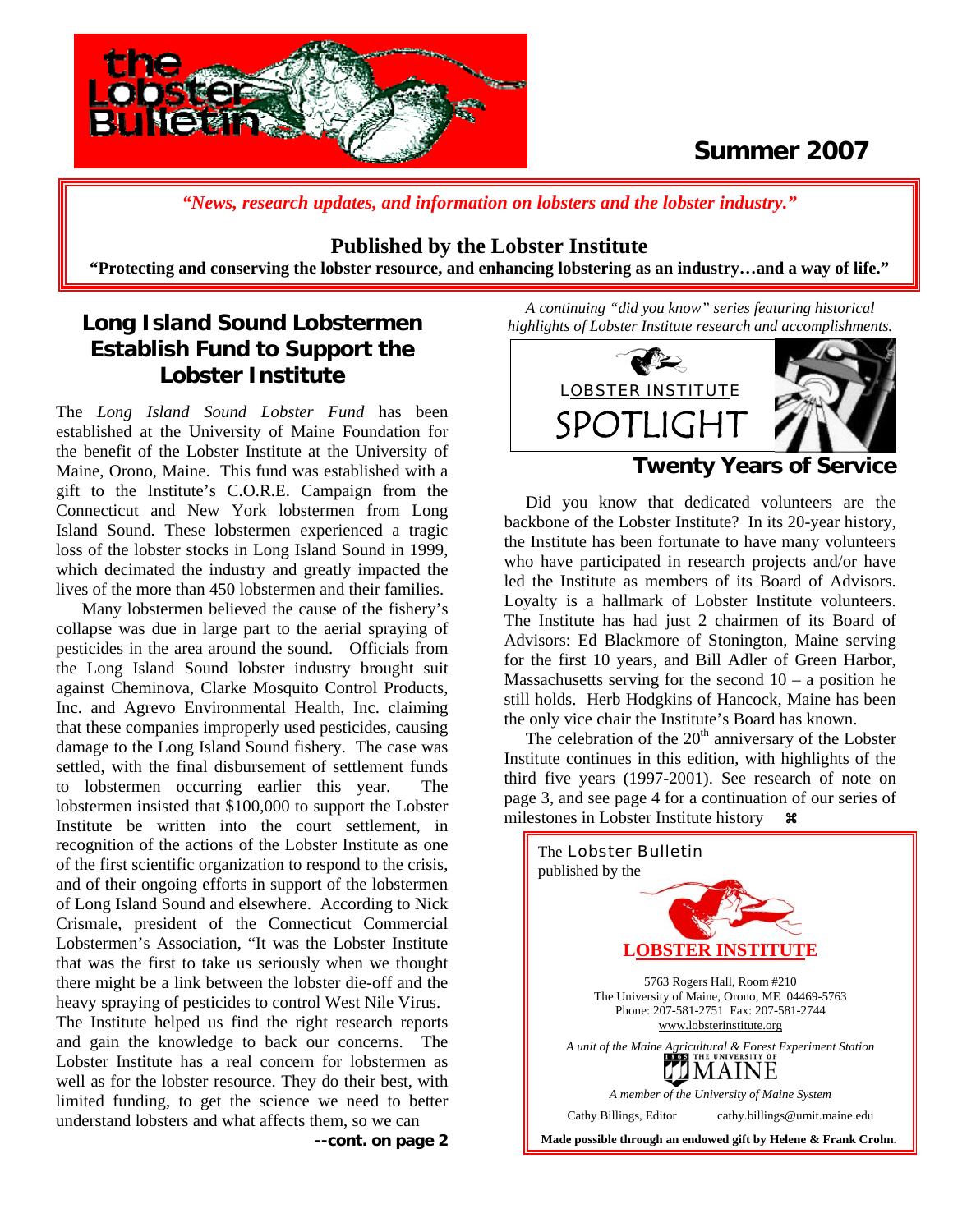### **Long Island Sound Lobster Fund --cont. from page 1**

secure our lobster resource and make better management decisions. They were there for us and we thought this was something we could do for them in return."



 A ceremonial check presentation took place on August 15 at lobsterman Bart Mansi's Guilford Lobster Pound in Connecticut, where fishermen presented \$100,000 to Dr. Bob Bayer, the executive director of the Lobster

Institute (see photo above). Also at that time, a document officially establishing the *Long Island Sound Lobster Fund* was signed. The purpose of the endowed *Fund* is to help ensure that the Lobster Institute is always available to respond to the needs of lobstermen and pursue the necessary research to safeguard the lobster resource while maintaining a vital fishery. Others interested in preserving the health of the lobster resource and the integrity of its marine environment are welcome to contribute to the Long Island Sound Lobster Fund, or to create an endowed fund of their own through the Lobster Institute's C.O.R.E. Campaign. The Campaign's goal is to secure the conservation, outreach, research, and education programs of the Lobster Institute…for the future of the lobster industry. For information, contact Cathy Billings at 207-581-2751 or email cathy.billings@ umit.maine.edu. Or visit [www.lobsterinstitute.org](http://www.lobsterinstitute.org/). **a** 

### **Lobster Institute to Benefit from a Bequest to Establish a Product Development Fund**

 A University of Maine alumnus and savvy businessman with a penchant for tinkering has established a fund at the University of Maine Foundation to support creative students who are developing new products. "I want students to think of new inventions," says Perry Hunter, who graduated in 1952 with a degree in economics, and now lives in Stonington, Maine. "Every day there are new things that can be developed – inventions that people can dream up to make life easier and better." The Perry Hunter Product Development Fund was established through a bequest, and will provide awards to innovative UMaine students to cover research, marketing and prototype expenses. First preference will be given to students working on products related to enhancing the lobster industry or those designed to protect the marine environment. Dr. Bob Bayer, executive director of the Lobster Institute praised Hunter for "giving back to his community" by directing

his gift toward students whose projects could benefit the lobster industry. "This fund will allow UMaine students working with the Lobster Institute to use their creative ideas and energy to find ways to get the most out of the lobster resource, or perhaps to improve the safety of people who lobster on the ocean, or any of a number of innovations that might advance the lobster industry," said Bayer. This is the first time a bequest is being used to fund Lobster Institute projects. Others interested in contributing to the Institute through their estate planning may contact Cathy Billings at  $207-581-2751$ .

### **Alternative Lobster Bait Moves Out of the Lab and Into the Marketplace**

 The Lobster Institute has worked with a variety of individuals and companies over the years to make a safe and effective alternative bait available to the lobster industry. That has now happened, with an announcement from Saltwater Marketing and Blue Seal Feeds that they will introduce *Clawdia's Secret™*, a lobster "bait booster", in September 2007. *Clawdia's Secret™* was developed over the past two years through a series of formulation tests conducted with a select group of Maine and Canadian lobstermen. The Lobster Institute obtained Northeast Consortium funding to help defray lost opportunity costs that the lobstermen might have incurred for participating in testing this product.

 Additionally, Dr. Bob Bayer, lead researcher with the Lobster Institute, was instrumental in helping Saltwater and Blue Seal to identify the lobster attractants and environmentally friendly binding materials that are the backbone of "*Clawdia's Secret.*" This lobster "bait booster" is made from all natural from the sea ingredients and also contains vitamins and minerals. According to Saltwater and Blue Seal, testing results indicate that when it is used in a 50/50 combination with regular fish, catch results are equal to or better than regular bait used alone. For more information, contact Pat Pinto, President of Saltwater Marketing at (207) 321- 2109 or by e-mail at ppinto@saltwatermarketing.com .

 The Institute has and will continue to support other alternative bait research and development efforts geared towards addressing this important marketplace need.  $\mathcal$ 



Check out the Lobster Institute website at [www.lobsterinstitute.org](http://www.lobsterinstitute.org/), providing the definitive site for lobster information …… with nearly 200 links.

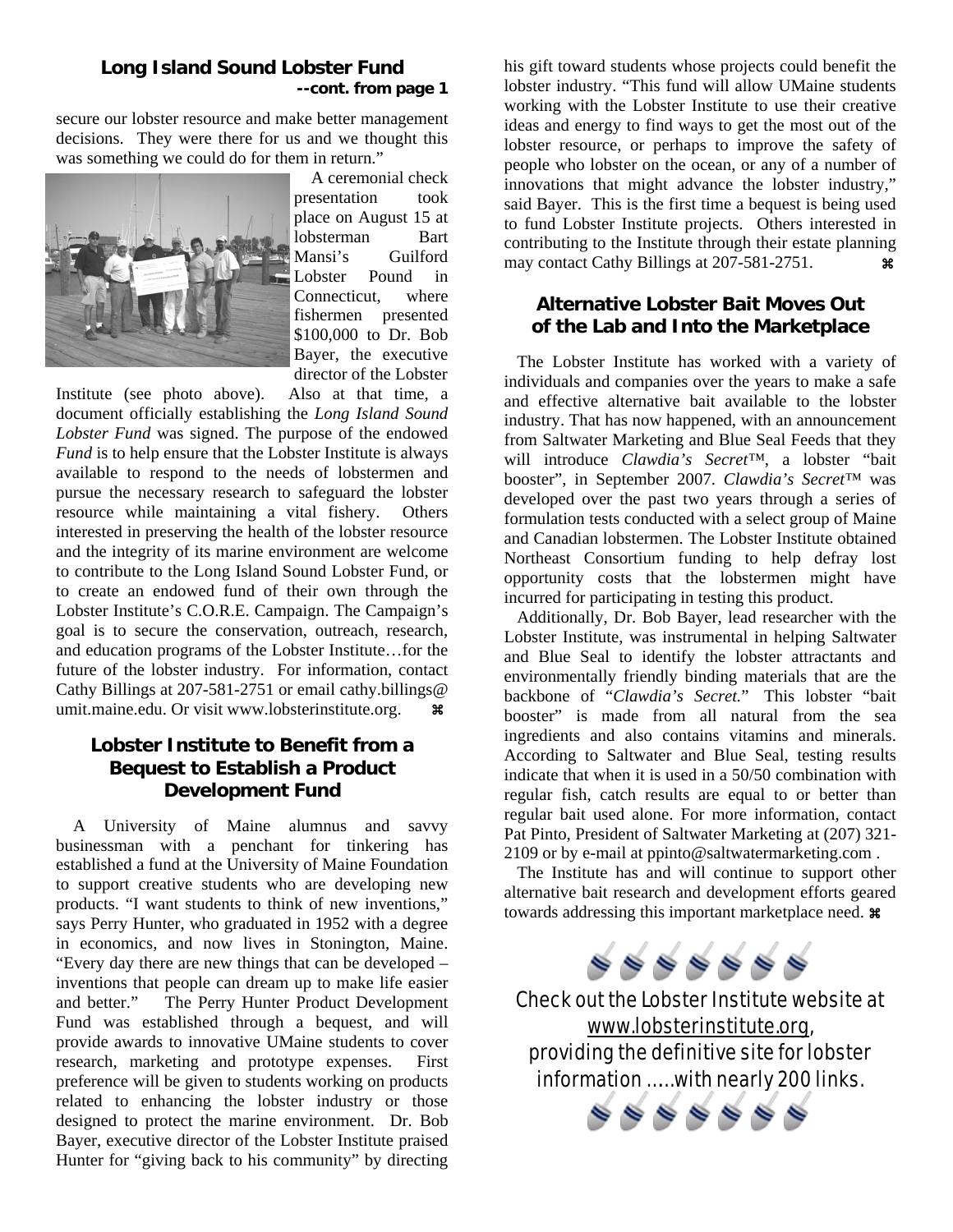**Contact us at 207-581-2751 if you would like to sponsor our "Research Report" and see your logo here!** 



# **Research Report**

*Readers may contact the Lobster Institute for more detailed information on any of these projects.*

 **Medicated Feed Trials Conducted (***A follow-up to the article in the Winter 2007 issue of the* Lobster Bulletin *entitled "Lobster Health Monitoring Project Initiated.") –* A pilot study in six tidal lobster pounds in the Fall of 2006 attempted to identify any factors that could be contributing to the loss of lobsters during impoundment. A gram-negative bacterium, *Photobacterium indicum*, was detected in approximately 3% of the population and in nearly 100% of weak and dead lobsters. The causative agent of Gaffkemia, *Aerococcus viridans* ("red tail" disease), was not detected at the level tested. Study participants Deborah Bouchard; David Basti, DVM, Kenneth Hoyt; Bob Bayer, Ph.D.; and William Congleton, Ph.D., working through the Maine Aquatic Animal Health Lab and the Lobster Institute, continued this study in December 2006 with the assistance of Look's Lobster Pound in Jonesport, Maine. A random sample of 150 lobsters was selected, in which 9 infected individuals (6%) were detected. An extralabel antibiotic feed trial was conducted using Oxytetracycline (methodology available upon request). At the end of a 14-day trial, 20 lobsters were randomly selected to test for the presence of Oxytetracycline. Twenty out of 20 tested

positive for Oxytetracycline at levels greater than 30 PPB (parts per billion).This indicates that lobsters were eating the medicated feed, or had residual levels of Oxytetracycline. Out of 150 additional randomly selected lobsters, 3 individuals (2%) were infected with *Photobacterium indicum*. Statistical analysis indicated that there is a 30% probability that the difference between the presence of the bacteria before treatment and after treatment could have been due to chance alone. There is a 70% probability that the antibiotic had an effect on the prevalence of bacteria. The scientific community requires a >95% probability that there is a difference in the prevalence of bacteria in the two samples (before and after) due to the antibiotic. It was also determined that the bacterium may not be a pathogen of healthy lobsters, but may be opportunistic, that is take advantage of weakened or injured lobsters. Additionally, findings indicate that due to the bacteriostatic nature of Oxytetracycline, the dosage frequency should be increased. This may be impractical in a large-scale aquaculture setting. Further, results showed residual levels of Oxytetracycline were present  $(> 2.0$  ppm (parts per million)) up to 80 days after the antibiotic trial ended, most likely due to low water temperature.  $\ast$ 

## **Celebrating the Lobster Institute's 20<sup>th</sup> Anniversary Research Highlights in the Third Five Years: 1997-2001**



Tested breaking strength of rope for "whale friendly" trap lines.





Researched disease prevention methods for pounded lobsters.

**2000** Prototype development of value-added lobster products, including extruded snack foods.





Responded to lobster mortality event in Long Island Sound.

## **2001**

 Worked with FDA researchers to determine the role of *Vibrio fluvialis* in limp lobster disease.